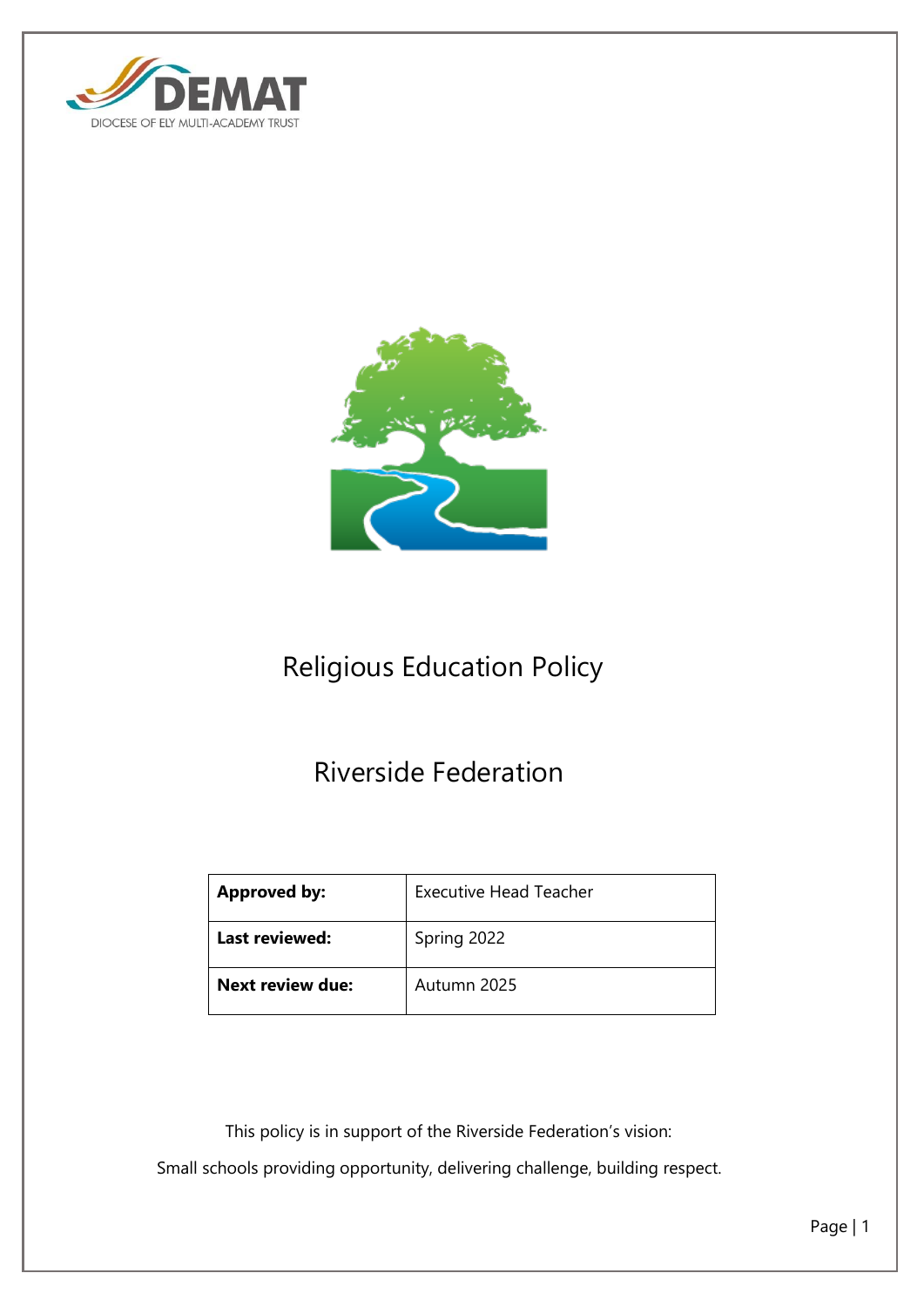## **1. Aims and Objectives**

Religious education enables children to investigate and reflect on some of life's most fundamental questions. We develop the children's knowledge and understanding of the major world faiths, and we address the fundamental questions in life, for example, the meaning of life and the existence of a divine spirit. We enable children to develop a sound knowledge not only of Christianity but also of other world religions and world views. Children reflect on what it means to have a faith and to develop their own spiritual knowledge and understanding. We help the children learn from religion and belief as well as about religions.

The aims of Religious Education are to help children:

- Develop an understanding of the word religion
- Develop an awareness of spiritual and moral issues in life experiences
- Develop knowledge and understanding of Christianity and other major world religions and world views.
- Develop an understanding of what it means to be committed to a religious tradition
- Be able to reflect on their own experiences and to develop a personal response to the fundamental questions of life
- Develop an understanding of religious traditions and to appreciate the cultural differences in Britain today
- Develop investigative and research skills and to enable them to make reasoned judgement about religious issues.
- Have respect for other peoples' views and to celebrate the diversity in society.

## **2. The legal position of Religious Education**

Our school curriculum for religious education meets the requirements of the 1988 Education Reform Act (ERA). The ERA states that religious education is compulsory for all children, including those in the reception class who are less than five years old. The ERA allows parents to withdraw their child from religious education classes if they so wish, although this should only be done once the parents have given written notice to the school governors. The ERA also allows teachers to refuse to teach religious education, but only after they have given due notice of their intention to the school governors. The religious education curriculum forms an important part of our school's spiritual, moral and social teaching. It also promotes education for citizenship. The ERA states that the RE syllabus should reflect the fact that the religious traditions in Great Britain are in the main Christian and that it should, at the same time, take account of the teachings and practices of other major religions.

#### **3. Teaching and Learning Style**

"A broad understanding of enquiry-based learning which encompasses an environment in which learning is driven by a process of enquiry owned by the children. This syllabus advocate that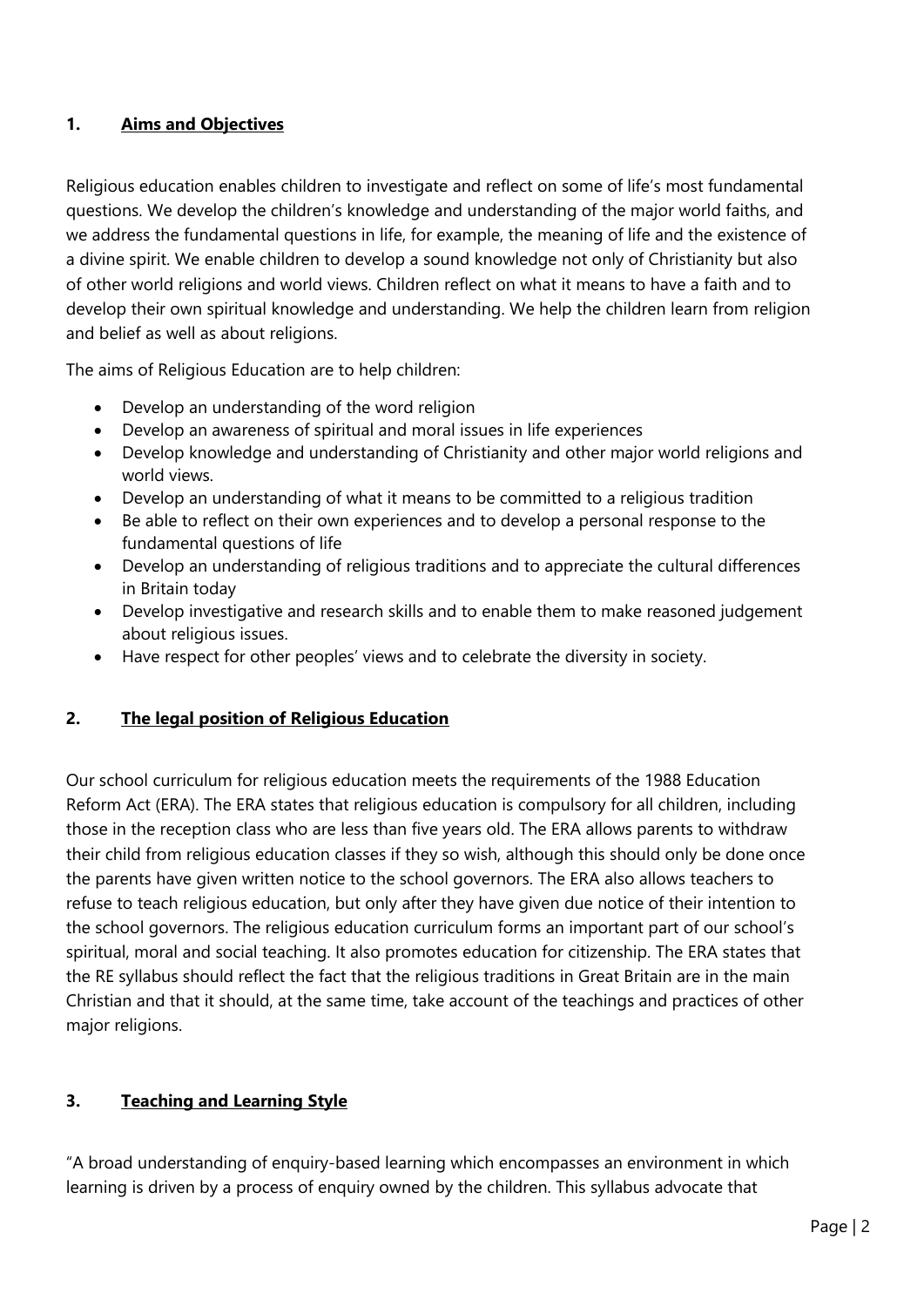enquiry based learning 'inspires children to learn for themselves, bringing a real research-oriented approach to the subject'.

We base our teaching and learning style in RE on the key principle that good teaching in RE allows children both to learn about religious traditions and to reflect on what the religious ideas and concepts mean to them. Our teaching enables children to extend their own sense of values and promotes their spiritual growth and development. We encourage children to think about their own views and values in relation to the themes and topics studied in the RE curriculum.

Our teaching and learning styles in RE enable children to build on their own experiences and extend their knowledge and understanding of religious traditions. We use their experiences at religious festivals such as Easter, Diwali, Passover, etc. to develop their religious thinking. We organise visits to local places of worship and invite representatives of local religious groups to come into school and talk to the children.

Children carry out research into religious topics. They study particular religious faiths and also compare the religious views of different faith groups on topics such as rites of passage or festivals. Children discuss religious and moral issues working individually or in groups. Sometimes they prepare presentations and share these with other members of the school in class or assemblies.

We recognise the fact that all classes in our school have children of widely differing abilities, and so we provide suitable learning opportunities for all children, prviding scaffolding for tose who need it so all children have the same knowledge

## **4. Curriculum planning in Religious Education**

We plan our religious education curriculum in accordance with Cambridgeshire's Agreed Syllabus. We ensure that the topics studied in religious education build upon prior learning. We offer opportunity for children of all abilities to develop their skills and knowledge in each unit, and we ensure that the planned progression built into the scheme of work offers the children an increasing challenge as they move through the school.

We carry out the curriculum planning in religious education in three phases' long term, medium term and short term. The long term plan maps the religious education topics studied in each term during each class. The RE subject leader works out this plan in accordance with the Agreed Syllabus programmes of study for Foundation stage, KS1 and KS2.

Our medium term plans give details of each unit of work for each half term. We ensure that children have complete coverage of the Agreed Syllabus.

The teacher plans lessons with specific learning objectives with the help of the children. The content of these plans will differ from class to class, dependant on the line of enquiry that is created. S/He discusses them on an informal basis with the RE subject leader.